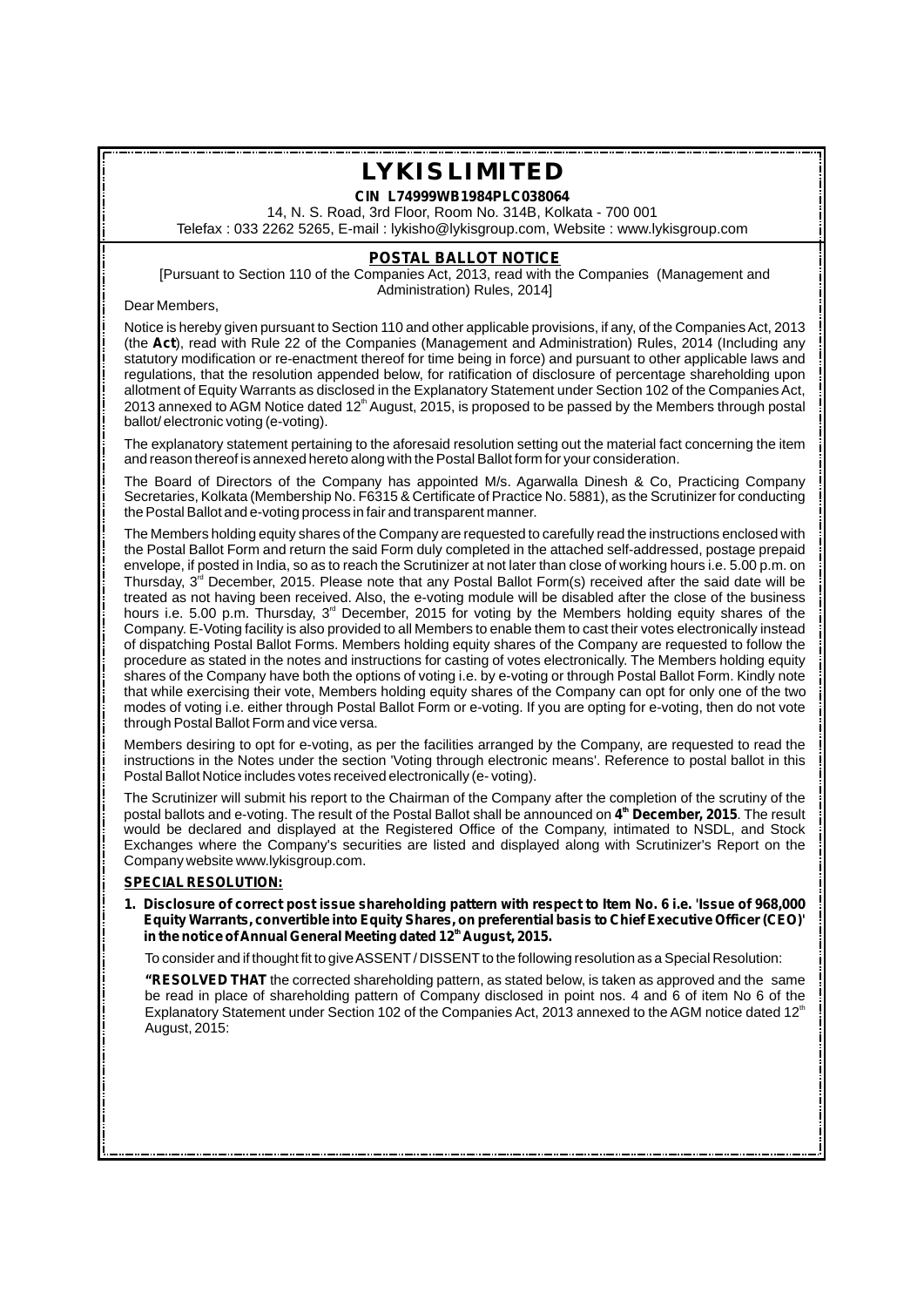**Table 1: Shareholding Pattern of the Company before and after the Preferential Allotment would be as follows:**

| Sr.<br>No.     | Category                         | Before preferential allotment<br>of Equity warrants<br>(Pre-Issue as on 30.06.2015) |                  | After preferential allotment<br>of an equity warrants convertible<br>into equity shares |                         |  |
|----------------|----------------------------------|-------------------------------------------------------------------------------------|------------------|-----------------------------------------------------------------------------------------|-------------------------|--|
|                |                                  | No. of<br>$\sqrt{6}$ of shares<br>shares held<br>holding                            |                  | $\overline{No}$ . of<br>shares held                                                     | % of shares<br>holding  |  |
| A              | <b>Promoters Holding</b>         |                                                                                     |                  |                                                                                         |                         |  |
| $\mathbf{1}$   | India:                           |                                                                                     |                  |                                                                                         |                         |  |
|                | Individual                       | 3234383                                                                             | 17.57            | 3234383                                                                                 | 16.69                   |  |
|                | <b>Bodies</b><br>Corporate       | 2479435                                                                             | 13.47            | 2479435                                                                                 | 12.80                   |  |
|                | Sub Total                        | 5713818                                                                             | 31.04            | 5713818                                                                                 | 29.49                   |  |
| $\overline{2}$ | <b>Foreign Promoters</b>         | Nil                                                                                 | Nil              | Nil                                                                                     | Nil                     |  |
|                | Sub Total (A)                    | 5713818                                                                             | 31.04            | 5713818                                                                                 | 29.49                   |  |
| В              | <b>Non-Promoters</b><br>Holding: |                                                                                     |                  |                                                                                         |                         |  |
| $\overline{1}$ | Institutional<br>Investors       | $\overline{\text{Nil}}$                                                             | $\overline{Nil}$ | $\overline{\text{Nil}}$                                                                 | $\overline{\text{Nil}}$ |  |
| $\overline{2}$ | Non-Institution:                 |                                                                                     |                  |                                                                                         |                         |  |
|                | <b>Private Corporate Bodies</b>  | 2131778                                                                             | 11.58            | 2131778                                                                                 | 11.00                   |  |
|                | <b>Indian Public</b>             | 10561559                                                                            | 57.38            | 11529559                                                                                | 59.51                   |  |
|                | Others (Including NRIs)          | Nil                                                                                 | Nil              | Nil                                                                                     | Nil                     |  |
|                | Sub Total (B)                    | 12693337                                                                            | 68.96            | 13661337                                                                                | 70.51                   |  |
|                | <b>GRAND TOTAL</b>               | 18407155<br>100.00                                                                  |                  | 19375155                                                                                | 100.00                  |  |

## **Table 2: Pre and post allotment holding of the proposed allottee:**

|    | Sr. No Name             | Category                                    | Ultimate<br>Beneficial<br>Owner | Pre<br>preferential<br>Share<br>holding | % of pre<br>issued<br>capital | Post preferential<br>Shareholding<br>after allotment<br><b>Equity Warrants</b> | % of post<br>issued<br>capital |
|----|-------------------------|---------------------------------------------|---------------------------------|-----------------------------------------|-------------------------------|--------------------------------------------------------------------------------|--------------------------------|
| 1. | Pawan<br>Kumar<br>Gupta | Non-Promoter<br>CEO & KMP<br>of the Company | Individual                      | Nil                                     | Nil                           | 968000                                                                         | 4.99%                          |
|    |                         |                                             |                                 |                                         |                               |                                                                                |                                |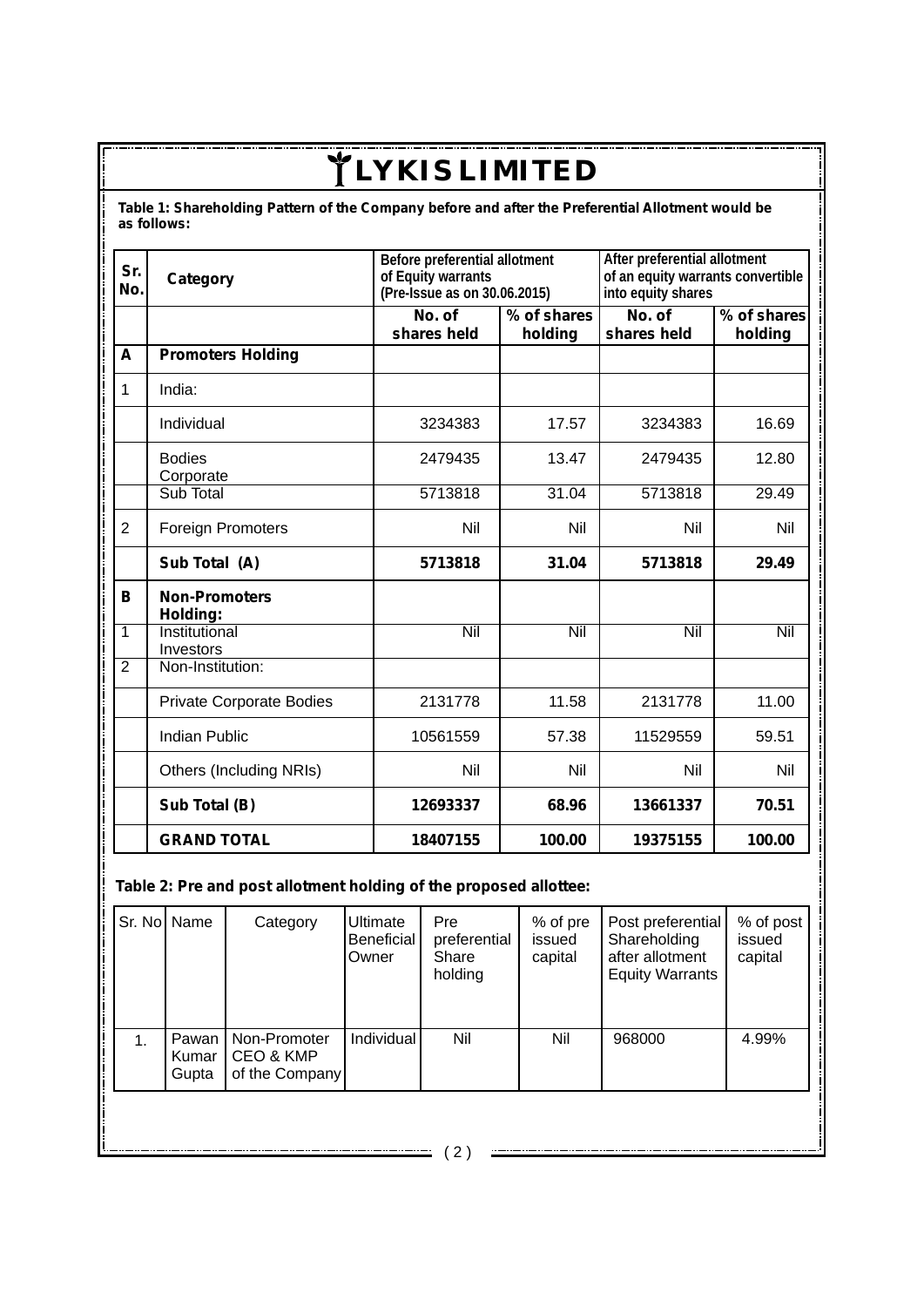**RESOLVED FURTHER THAT** the corrected post issue shareholding be and is hereby considered ratified and approved.

**RESOLVED FURTHER THAT** all other terms and conditions of the preferential allotment as approved by the shareholders of the Company Vide Special Resolution dated 30<sup>th</sup> September, 2015 remains the same.

**RESOLVED FURTHER THAT** Lykis Limited or its Board of Directors of the Company be and is hereby authorized to take requisite further action for seeking listing approval from BSE Ltd., for the allotment of Equity Shares on preferential basis.

**RESOLVED FURTHER THAT** for the purpose of giving effect to this resolution, the Board of Directors of the Company be and is hereby authorized to take all actions and do all such acts, deeds, matters and things as it may, in its absolute discretion deemed necessary, expedient, usual or proper and to settle any question or difficulty that may arise with regard to the above or any other matter incidental or consequential thereto without being required to seek any further approval and / or consent of the members of the Company and it is deemed that the members have given their approval for the purpose of these acts".

**Place : Mumbai Sd/- Date: 13<sup>th</sup> October, 2015** 

 By order of the Board  **Company Secretary**

**NOTES:**

1. The explanatory statement pursuant to Section 102 of the Companies Act, 2013 read with Section 110 of the Companies Act, 2013 setting out all material facts is annexed hereto.

2. The Postal Ballot Notice is being sent to the members, whose names appear on the Register of Members / List of Beneficial Owners as received from the National Securities Depository Limited (NSDL) as on Friday, 23<sup>rd</sup> October, 2015. The Postal Ballot notice is being sent to Members who have registered their email IDs for receipt of documents in electronic form to their email address registered with their Depository Participants / the Company's Registrar and Transfer Agent. For members whose email IDs are not registered, physical copies of the Postal Ballot notice along with Postal Ballot form are being sent by permitted mode.

3. Members whose names appear on the Register of Members / List of Beneficial Owners as on Friday, 23<sup>rd</sup> October, 2015 will be considered for the purpose of voting/e-voting.

4. Resolution passed by the Members through Postal Ballot is deemed to have been passed as if they have been passed at a General Meeting of the Members.

5. The Members can opt of only one mode of voting, i.e., either by physical ballot or e-voting. In case Members cast their votes through both the modes, voting done by e-voting shall prevail and vote cast through physical Postal Ballot Form will be treated as Invalid.

6. Members who have received postal ballot notice by email and who wish to vote through physical postal ballot form or in case a member is desirous of obtaining a duplicate postal ballot form, he or she may send an email to lykisho@lykisgroup.com. The Registrar and Transfer Agents/ Company shall forward the same to the member.

7. In compliance with Section 110 of the Companies Act, 2013 and rules made there under, the Company has provided the facility to the members to exercise their votes electronically and vote on the resolution through the e-voting facility provided by the NSDL. The instructions for electronic voting are annexed to this notice.

8. Amember cannot exercise his/her vote through proxy on postal ballot.

9. Members desiring to exercise their vote by physical postal ballot are requested to carefully read the instructions printed in the postal ballot notice and form and return the form duly completed and signed, in the enclosed Self-addressed Business Reply Envelope to the scrutinizer, so that it reaches the scrutinizer not later than close of working hours on Thursday, 3<sup>"</sup> December, 2015 (5.00 P.M. IST). The postage of such envelope will be borne by the Company. However, the envelopes containing postal ballots, if send by courier or registered/speed post at the expense of the members will also be accepted. If any postal ballot is received after close of working hours on Thursday, 3<sup>d</sup> December, 2015 (5.00 P.M. IST), it will be considered that no reply from the members has been received.

10. The scrutinizer will submit the report to the chairman after the completion of scrutiny, and the result of the voting by postal ballot will be announced on Friday, 4<sup>th</sup> December, 2015 at the registered address of the Company at 14, N. S. Road, 3rd Floor, Room No. 314B, Kolkata - 700 001. The result would be declared and displayed at the registered office of the Company, intimated to NSDL and stock exchanges where the Company's securities are listed and displayed along with the scrutinizer's report on the Company's website www.lykisgroup.com.

11. All the documents referred to in the explanatory statement will be available for inspection at the Registered Office of the Company during working hours on all working days from the date of dispatch of the Notice till Thursday, 3<sup>rd</sup> December, 2015.

#### **VOTING THROUGH ELECTRONIC MEANS**

In compliance with the provisions of Section 110 of the Companies Act, 2013, read with the provisions of the Companies (Management & Administration) Amendment Rules, 2015 and Clause 35B of the Stock Exchanges Standard Listing Agreement, the Company is providing the members with the facility to cast their vote electronically instead of dispatching the physical postal ballot form by post. The Company has engaged National Securities Depository Limited (here in after to be referred as "NSDL") to provide to the Members the e-voting platform and services for casting their vote through the said E-voting on all resolutions set forth in this Postal Ballot Notice.

**The instructions for e-voting are as under:**

1. Members whose shareholding is in the dematerialized form and whose email addresses are registered with the Company/ Depository Participant(s) will receive an email from NSDL informing the User-ID and Password. Thereafter, the following steps are to be followed:-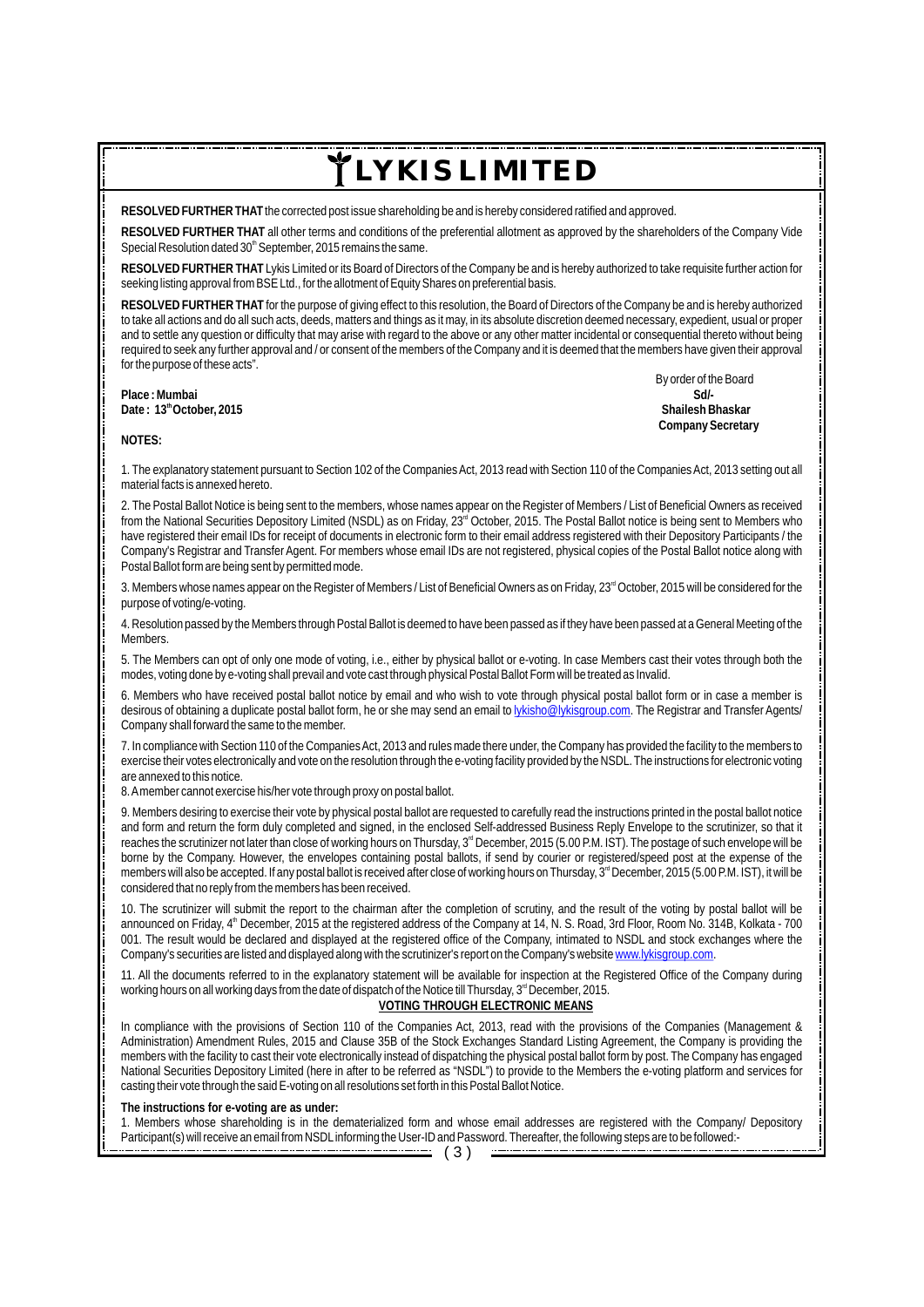i. Open email and open PDF file viz. **"**LykisLtd-Postal Ballot.pdf**"** with your Client ID or Folio No. as password. The said PDF file contains your user ID and password for e-voting.

Please note that the password is an initial password.

ii. Launch internet browser by typing the following URL: https://www.evoting.nsdl.com.

iii. Click on Shareholder – Login.

iv. Put user ID and password as initial password noted in step (1) above. Click Login.

v. Password change menu appears. Change the password with new password of your choice with minimum 8 digits/ characters or combination thereof. Note new password. It is strongly recommended not to share your password with any other person and take utmost care to keep your password confidential.

vi. Home page of e-voting opens. Click on e-voting: Active Voting Cycles.

vii. Select "EVEN" (E Voting Event Number) **103558** of "LYKIS LIMITED"

viii. Now you are ready for e-voting as Cast Vote page opens.

ix. Cast your vote by selecting appropriate option and click on "Submit" and also "Confirm" when prompted.

x. Upon confirmation, the message "Vote cast successfully" will be displayed.

xi. Once you have voted on the resolution, you will not be allowed to modify your vote.

xii. Institutional Members (i.e. other than individuals, HUF, NRI etc.) are required to send scanned copy (PDF/JPG Format) of the relevant Board Resolution/Authority letter etc. together with attested specimen signature of the duly authorised signatory(ies) who are authorised to vote, to the Scrutinizer through e-mail agarwaldcs@yahoo.co.in with a copy marked to evoting@nsdl.co.in.

2. For Members whose email IDs are not registered with the Company/ Depository Participants and who have received the physical Postal Ballot forms, the following instructions may be noted:

i. The initial password is provided at the bottom of the Postal Ballot Form.

ii. Please follow all steps from (i) to (xii) mentioned above, in point 1 order to successfully cast your vote.

3. In case of any query, you may refer to the Frequently Asked Questions (FAQs) for Members and e-voting user manual for Members available at the downloads section of www.evoting.nsdl.com or call on toll-free no.1800-222-990.

4. Login to the e-voting website will be disabled upon five unsuccessful attempts to key in the correct password. In such an event, you will need to go through the 'Forgot Password' option available on the site to reset the password.

5. If you are already registered with NSDLfor e-voting, then you can use your existing user ID and password for casting your vote.

6. You can also update your mobile number and e-mail id in the user profile details of the folio, which may be used for sending future communication(s).

7. The e-voting period commences on Wednesday,  $4^{\text{th}}$  November, 2015 (at 9:00 A.M.) and ends on Thursday,  $3^{\text{rd}}$  December, 2015 (at 5:00 P.M.). During this period, Members of the Company, holding shares either in physical form or in dematerialized form, may cast their vote electronically. Evoting shall not be allowed beyond 5 P.M. on Thursday, 3<sup>rd</sup> December, 2015. The e-voting module shall be disabled by NSDL for voting at 5 P.M. on Thursday,  $3<sup>rd</sup>$  December, 2015. Once the vote on a resolution is cast by a member, the member shall not be allowed to change it subsequently.

8. The voting rights of Members shall be in proportion to their share of the paid-up equity share capital of the Company as on the cut-off date of Friday, 23<sup>rd</sup> October, 2015.

**EXPLANATORY STATEMENT UNDER SECTION 102 (1) and 110 OF THE COMPANIES ACT, 2013 Item no. 1**

The members of the Company had in terms of Special Resolutions passed in the 31<sup>st</sup> Annual General Meeting held on  $30<sup>th</sup>$  September, 2015, the results of which were declared on 1<sup>st</sup> October, 2015, approved the preferential issue of 9,68,000 Equity Warrants at Rs.40/- each (Including Premium of Rs.30/-) on Preferential Allotment basis to Non-Promoter Chief Executive Officer (CEO) of the Company

Subsequently, the Company made application to the BSE Limited (BSE) for seeking its in-principle approval for listing of the Equity Warrants issued on preferential basis.

BSE has given its in-principle approval by its letter dated  $12<sup>th</sup>$  October, 2015 for afore-mentioned issue of equity warrants. In terms of the said letter, BSE has advised the Company to disclose the correct post issue shareholding pattern along with percentage of shareholding as there was a typographical/clerical error in the previous AGM notice dated 12<sup>th</sup> August, 2015 sent to the shareholders. Further, the Company has undertaken to disclose the correct percentage of post issue shareholding of said warrants in the next communication to the shareholders of the Company.

Further, in order to disclose the correct post issue shareholding, the Board of Directors of the Company recommend the Resolution in item no. 1 for

approval of shareholders by way of a Special Resolution.

Except for Mr. Pawan Kumar Gupta, no other Directors or Key Management Personnel or their respective relatives are concerned or interested in the proposed resolution No. 1 of the Postal ballot Notice.

 **By order of the Board**

**Place : Mumbai Sd/ th Date : 13 October, 2015**

 **Company Secretary Shailesh Bhaskar**

( 4 )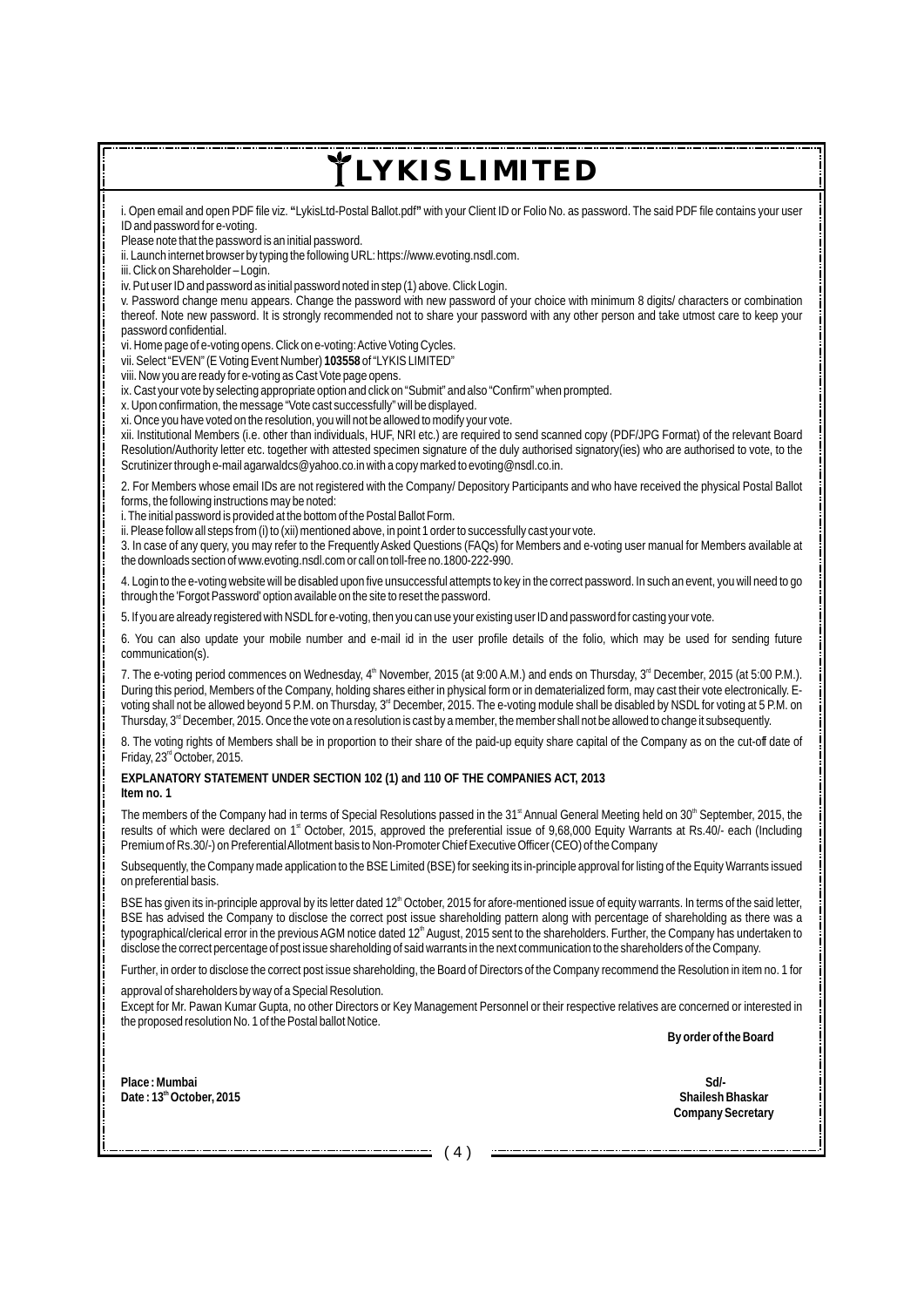| LYKIS LIMITED<br>CIN L74999WB1984PLC038064<br>14, N. S. Road, 3rd Floor, Room No. 314B, Kolkata - 700 001<br>Telefax: 033 2262 5265, E-mail: lykisho@lykisgroup.com, Website: www.lykisgroup.com |                                                                                                                                                                                                                                                                                                                                                                       |         |               |                                        |             |                                             |  |
|--------------------------------------------------------------------------------------------------------------------------------------------------------------------------------------------------|-----------------------------------------------------------------------------------------------------------------------------------------------------------------------------------------------------------------------------------------------------------------------------------------------------------------------------------------------------------------------|---------|---------------|----------------------------------------|-------------|---------------------------------------------|--|
|                                                                                                                                                                                                  | <b>POSTAL BALLOT FORM</b>                                                                                                                                                                                                                                                                                                                                             |         |               |                                        |             |                                             |  |
|                                                                                                                                                                                                  |                                                                                                                                                                                                                                                                                                                                                                       |         |               |                                        | Serial No.: |                                             |  |
|                                                                                                                                                                                                  | 1. Name and Registered Address<br>of the sole /first named shareholder                                                                                                                                                                                                                                                                                                |         |               |                                        |             |                                             |  |
|                                                                                                                                                                                                  |                                                                                                                                                                                                                                                                                                                                                                       |         |               |                                        |             |                                             |  |
| If any                                                                                                                                                                                           | 2. Name of the joint shareholder(s),                                                                                                                                                                                                                                                                                                                                  |         |               |                                        |             |                                             |  |
|                                                                                                                                                                                                  | 3. Registered Folio No. / Client ID. No                                                                                                                                                                                                                                                                                                                               |         |               |                                        |             |                                             |  |
|                                                                                                                                                                                                  | 4. Number of Equity Shares held                                                                                                                                                                                                                                                                                                                                       |         |               |                                        |             |                                             |  |
|                                                                                                                                                                                                  | 5. I/We hereby exercise my/our votes in respect of the following special resolution set out in the<br>Notice dated October 13, 2015 to be passed by means of Postal Ballot by sending my/our assent<br>or dissent to the said resolutions by placing the $(\checkmark)$ mark at the appropriate box below (tick in both<br>the boxes will render the ballot invalid). |         |               |                                        |             |                                             |  |
| Sr. No                                                                                                                                                                                           | Description                                                                                                                                                                                                                                                                                                                                                           |         | No. of shares | I/We assent to<br>the resolution (For) |             | I/We Dissent to the<br>resolution (Against) |  |
| $\mathbf{1}$ .                                                                                                                                                                                   | Disclosure of correct post issue shareholding<br>pattern with respect to Item No. 6 i.e. 'Issue<br>of 968,000 Equity Warrants, convertible into<br>Equity Shares, on preferential basis to Chief<br>Executive Officer (CEO)' in the notice of Annual<br>General Meeting dated 12th August, 2015.                                                                      |         |               |                                        |             |                                             |  |
| Place:                                                                                                                                                                                           |                                                                                                                                                                                                                                                                                                                                                                       |         |               |                                        |             |                                             |  |
| Date:<br>Signature of the shareholder                                                                                                                                                            |                                                                                                                                                                                                                                                                                                                                                                       |         |               |                                        |             |                                             |  |
| <b>ELECTRONIC VOTING PARTICULARS</b>                                                                                                                                                             |                                                                                                                                                                                                                                                                                                                                                                       |         |               |                                        |             |                                             |  |
| <b>EVEN</b><br>(Electronic Voting Sequence Number)                                                                                                                                               |                                                                                                                                                                                                                                                                                                                                                                       | USER ID |               | PASSWORD                               |             |                                             |  |
|                                                                                                                                                                                                  | 103558                                                                                                                                                                                                                                                                                                                                                                |         |               |                                        |             |                                             |  |